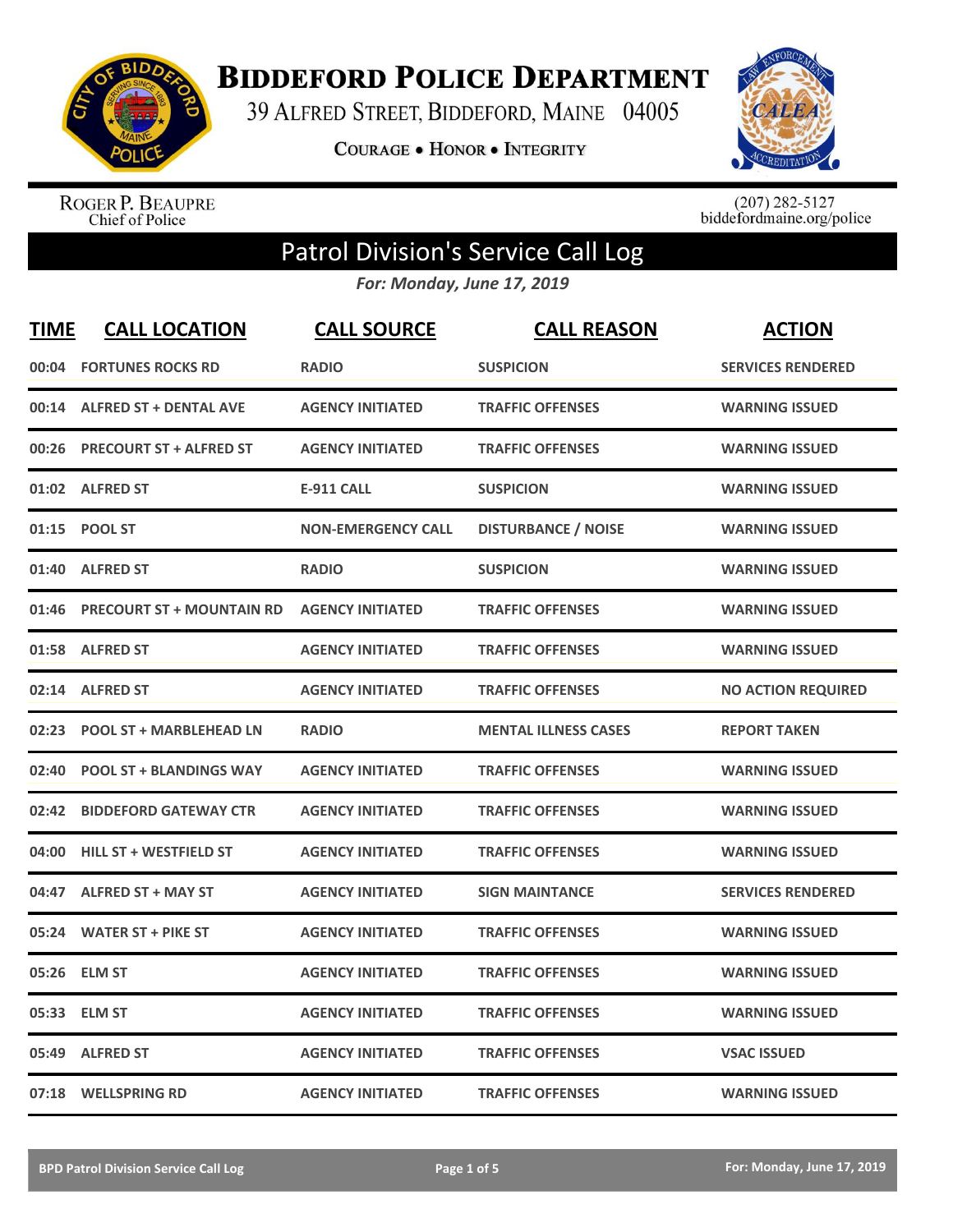| <b>TIME</b> | <b>CALL LOCATION</b>           | <b>CALL SOURCE</b>        | <b>CALL REASON</b>                 | <b>ACTION</b>             |
|-------------|--------------------------------|---------------------------|------------------------------------|---------------------------|
|             | 07:29 WEST ST                  | <b>AGENCY INITIATED</b>   | <b>TRAFFIC OFFENSES</b>            | <b>WARNING ISSUED</b>     |
| 07:30       | <b>MARINER WAY</b>             | <b>AGENCY INITIATED</b>   | <b>TRAFFIC OFFENSES</b>            | <b>WARNING ISSUED</b>     |
|             | 07:44 MILE STRETCH RD          | <b>NON-EMERGENCY CALL</b> | <b>ALL OTHER</b>                   | <b>SERVICES RENDERED</b>  |
|             | 07:46 PRECOURT ST              | <b>AGENCY INITIATED</b>   | <b>TRAFFIC OFFENSES</b>            | <b>VSAC ISSUED</b>        |
|             | 08:07 ELM ST                   | <b>AGENCY INITIATED</b>   | <b>TRAFFIC OFFENSES</b>            | <b>VSAC ISSUED</b>        |
|             | 08:15 SOUTH ST                 | <b>AGENCY INITIATED</b>   | <b>TRAFFIC OFFENSES</b>            | <b>VSAC ISSUED</b>        |
|             | 08:25 MAY ST                   | <b>AGENCY INITIATED</b>   | <b>TRAFFIC OFFENSES</b>            | <b>VSAC ISSUED</b>        |
|             | 09:08 ELM ST                   | <b>AGENCY INITIATED</b>   | <b>TRAFFIC OFFENSES</b>            | <b>WARNING ISSUED</b>     |
|             | 09:09 ANDREWS RD               | <b>E-911 CALL</b>         | 911 MISUSE                         | <b>NO ACTION REQUIRED</b> |
| 09:10       | <b>MAIN ST</b>                 | <b>NON-EMERGENCY CALL</b> | <b>ALL OTHER</b>                   | <b>SERVICES RENDERED</b>  |
|             | 09:11 PIKE ST                  | <b>AGENCY INITIATED</b>   | <b>PRO-ACTIVE DV RESPONSE TEAM</b> | <b>NEGATIVE CONTACT</b>   |
|             | 09:14 YATES ST                 | <b>AGENCY INITIATED</b>   | <b>SHELLFISH VIOLATION</b>         | <b>NO VIOLATION</b>       |
|             | 09:15 ELM ST                   | <b>AGENCY INITIATED</b>   | <b>TRAFFIC OFFENSES</b>            | <b>VSAC ISSUED</b>        |
|             | 09:18 ALFRED ST                | <b>WALK-IN AT STATION</b> | <b>DRUG BOX</b>                    | <b>SERVICES RENDERED</b>  |
|             | 09:35 MAY ST                   | <b>AGENCY INITIATED</b>   | <b>TRAFFIC OFFENSES</b>            | <b>WARNING ISSUED</b>     |
|             | 09:48 ALFRED ST                | <b>AGENCY INITIATED</b>   | <b>TRAFFIC OFFENSES</b>            | <b>WARNING ISSUED</b>     |
|             | 09:52 POOL ST + HIDDEN FARM RD | <b>AGENCY INITIATED</b>   | <b>TRAFFIC OFFENSES</b>            | <b>WARNING ISSUED</b>     |
|             | 10:02 ALFRED ST                | <b>NON-EMERGENCY CALL</b> | <b>DOMESTIC COMPLAINTS</b>         | <b>SERVICES RENDERED</b>  |
|             | 10:03 BARRA RD                 | <b>AGENCY INITIATED</b>   | <b>TRAFFIC OFFENSES</b>            | <b>VSAC ISSUED</b>        |
|             | 10:15 GRANITE ST               | <b>WALK-IN AT STATION</b> | <b>DOMESTIC COMPLAINTS</b>         | <b>REPORT TAKEN</b>       |
|             | 10:38 MORIN ST                 | <b>AGENCY INITIATED</b>   | <b>TRAFFIC OFFENSES</b>            | <b>VSAC ISSUED</b>        |
|             | 10:53 ELM ST                   | <b>AGENCY INITIATED</b>   | <b>TRAFFIC OFFENSES</b>            | <b>VSAC ISSUED</b>        |
|             | 10:53 POOL ST                  | <b>OTHER</b>              | <b>PAPERWORK</b>                   | <b>NEGATIVE CONTACT</b>   |
|             | 11:13 MAIN ST + YORK ST        | <b>NON-EMERGENCY CALL</b> | <b>SUSPICION</b>                   | <b>NEGATIVE CONTACT</b>   |
|             | 11:29 MAY ST                   | <b>AGENCY INITIATED</b>   | <b>TRAFFIC OFFENSES</b>            | <b>WARNING ISSUED</b>     |
|             | 11:30 ALFRED ST                | <b>WALK-IN AT STATION</b> | <b>PAPERWORK</b>                   | <b>PAPERWORK SERVED</b>   |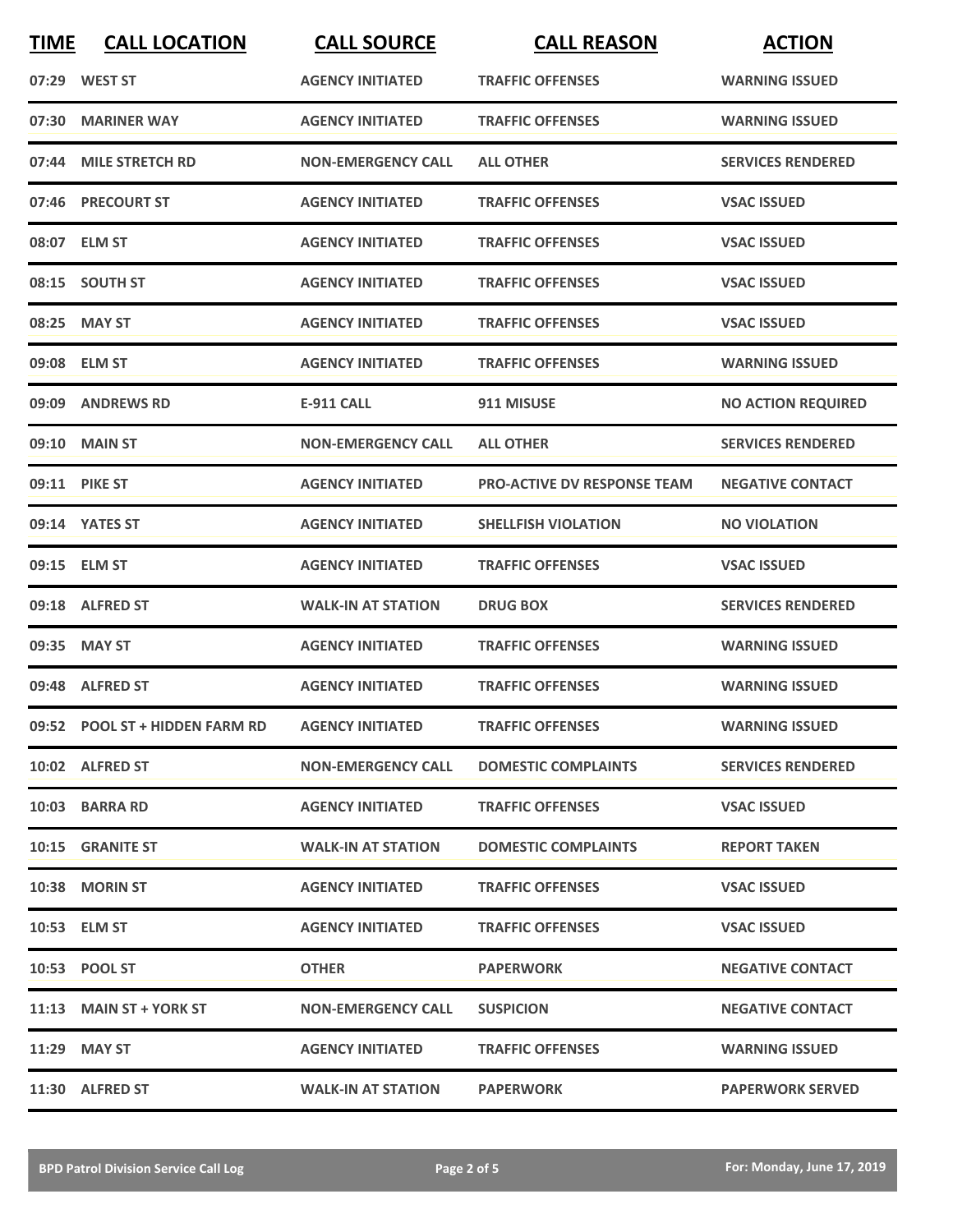| <b>TIME</b> | <b>CALL LOCATION</b>      | <b>CALL SOURCE</b>        | <b>CALL REASON</b>                 | <b>ACTION</b>                |
|-------------|---------------------------|---------------------------|------------------------------------|------------------------------|
|             | 11:35 MAY ST              | <b>AGENCY INITIATED</b>   | <b>TRAFFIC OFFENSES</b>            | <b>VSAC ISSUED</b>           |
|             | 11:42 ANDREWS RD          | <b>E-911 CALL</b>         | 911 MISUSE                         | <b>NO ACTION REQUIRED</b>    |
|             | 12:07 SOUTH ST            | <b>WALK-IN AT STATION</b> | <b>PAPERWORK</b>                   | <b>SERVICES RENDERED</b>     |
|             | 12:09 BAKERS WAY          | <b>NON-EMERGENCY CALL</b> | <b>SUSPICION</b>                   | <b>REPORT TAKEN</b>          |
|             | 12:12 MEDICAL CENTER DR   | <b>E-911 CALL</b>         | 911 MISUSE                         | <b>NO ACTION REQUIRED</b>    |
|             | 12:13 ELM ST              | <b>E-911 CALL</b>         | 911 MISUSE                         | <b>WARNING ISSUED</b>        |
|             | 12:19 SOUTH ST + GREEN ST | <b>AGENCY INITIATED</b>   | <b>THEFT</b>                       | <b>REPORT TAKEN</b>          |
|             | 12:34 GREEN ST            | <b>AGENCY INITIATED</b>   | <b>PRO-ACTIVE DV RESPONSE TEAM</b> | <b>NO VIOLATION</b>          |
|             | 12:40 BEACH HOUSE LN      | <b>AGENCY INITIATED</b>   | <b>SUSPICION</b>                   | <b>SERVICES RENDERED</b>     |
|             | <b>12:50 MAIN ST</b>      | <b>NON-EMERGENCY CALL</b> | <b>THEFT</b>                       | <b>REPORT TAKEN</b>          |
|             | 13:05 ALFRED ST           | <b>WALK-IN AT STATION</b> | <b>PAPERWORK</b>                   | <b>PAPERWORK SERVED</b>      |
|             | 13:05 ROCKY WAY           | <b>E-911 CALL</b>         | 911 MISUSE                         | <b>NO ACTION REQUIRED</b>    |
|             | 13:06 ROCKY WAY           | <b>E-911 CALL</b>         | 911 MISUSE                         | <b>NO ACTION REQUIRED</b>    |
|             | 13:07 SULLIVAN ST         | <b>NON-EMERGENCY CALL</b> | <b>ANIMAL COMPLAINT</b>            | <b>REFERRED OTHER AGENCY</b> |
|             | 13:11 ELM ST              | <b>AGENCY INITIATED</b>   | <b>TRAFFIC OFFENSES</b>            | <b>WARNING ISSUED</b>        |
|             | 13:27 HILL ST             | <b>AGENCY INITIATED</b>   | <b>TRAFFIC OFFENSES</b>            | <b>WARNING ISSUED</b>        |
|             | 13:41 PRECOURT ST         | <b>AGENCY INITIATED</b>   | <b>TRAFFIC OFFENSES</b>            | <b>WARNING ISSUED</b>        |
|             | 13:56 VINE ST             | <b>NON-EMERGENCY CALL</b> | <b>MENTAL ILLNESS CASES</b>        | <b>TRANSPORT TO CRISIS</b>   |
|             | 13:57 SOUTH ST            | <b>AGENCY INITIATED</b>   | <b>PAPERWORK</b>                   | <b>PAPERWORK SERVED</b>      |
|             | 14:25 ALFRED ST           | <b>E-911 CALL</b>         | 911 MISUSE                         | <b>NO ACTION REQUIRED</b>    |
|             | 15:03 ALFRED ST           | <b>AGENCY INITIATED</b>   | LIQUOR COMPLIANCE CHECKS           | <b>REPORT TAKEN</b>          |
|             | 15:34 PIKE ST             | <b>NON-EMERGENCY CALL</b> | <b>ANIMAL COMPLAINT</b>            | <b>NO ACTION REQUIRED</b>    |
|             | 15:42 SIMARD AVE          | <b>NON-EMERGENCY CALL</b> | <b>MOTOR VEHICLE THEFT</b>         | <b>REPORT TAKEN</b>          |
|             | 15:54 ELM ST              | <b>E-911 CALL</b>         | 911 MISUSE                         | <b>WARNING ISSUED</b>        |
|             | 15:58 INDIAN RIDGE DR     | <b>NON-EMERGENCY CALL</b> | <b>ANIMAL COMPLAINT</b>            | <b>REFERRED OTHER AGENCY</b> |
|             | 16:02 ALFRED ST           | <b>NON-EMERGENCY CALL</b> | <b>MOTOR VEHICLE THEFT</b>         | <b>SERVICES RENDERED</b>     |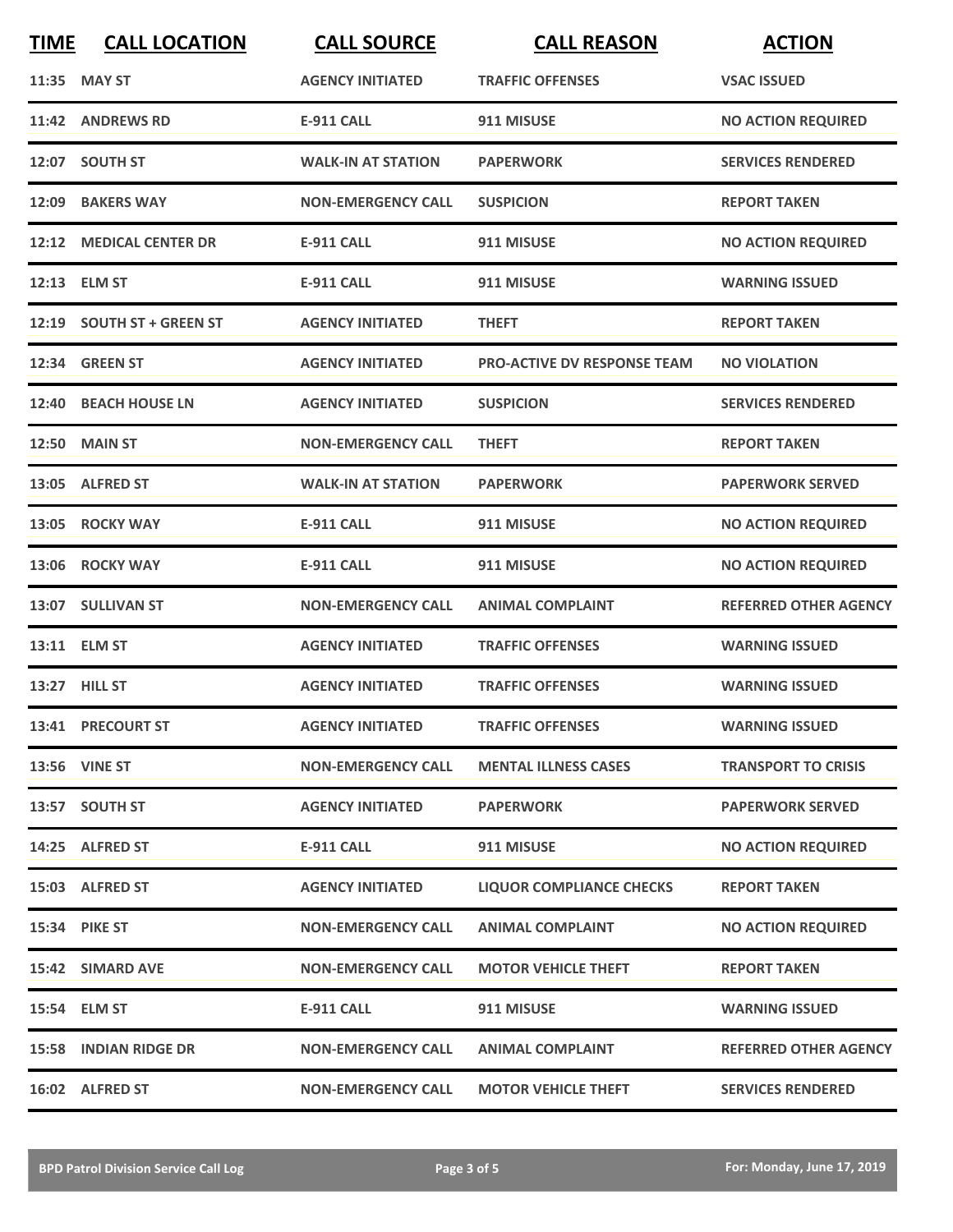| <b>TIME</b> | <b>CALL LOCATION</b>                          | <b>CALL SOURCE</b>                                    | <b>CALL REASON</b>                                                 | <b>ACTION</b>                |
|-------------|-----------------------------------------------|-------------------------------------------------------|--------------------------------------------------------------------|------------------------------|
| 16:25       | <b>POOL ST + PARKSIDE DR</b>                  | <b>AGENCY INITIATED</b>                               | <b>TRAFFIC OFFENSES</b>                                            | <b>WARNING ISSUED</b>        |
|             | 16:27 ALFRED ST                               | <b>NON-EMERGENCY CALL</b>                             | <b>COURT ORDERED CHECK IN</b>                                      | <b>SERVICES RENDERED</b>     |
| 16:29       | <b>LINCOLN ST</b>                             | <b>E-911 CALL</b>                                     | <b>DOMESTIC COMPLAINTS</b>                                         | <b>ARREST(S) MADE</b>        |
|             | CHARGE: DOMESTIC VIOLENCE ASSAULT             |                                                       | OFFENDER: LILLIAN SARAH SLAUSON  AGE: 19  RESIDENT OF: RUMFORD, ME |                              |
|             | <b>CHARGE: VIOLATING CONDITION OF RELEASE</b> |                                                       |                                                                    |                              |
|             | <b>16:29 ANDREWS RD</b>                       | <b>E-911 CALL</b>                                     | 911 MISUSE                                                         | <b>NO ACTION REQUIRED</b>    |
| 16:35       | <b>BACON ST + SULLIVAN ST</b>                 | <b>WALK-IN AT STATION</b>                             | <b>ANIMAL COMPLAINT</b>                                            | <b>REPORT TAKEN</b>          |
|             | 16:53 ELM ST                                  | <b>AGENCY INITIATED</b>                               | <b>TRAFFIC OFFENSES</b>                                            | <b>VSAC ISSUED</b>           |
| 16:57       | <b>CRESCENT ST</b>                            | <b>NON-EMERGENCY CALL</b>                             | <b>DISORDERLY CONDUCT</b>                                          | <b>ARREST(S) MADE</b>        |
|             |                                               | CHARGE: DISORDERLY CONDUCT, OFFENSIVE WORDS, GESTURES | OFFENDER: DUSTIN KENNETH KING  AGE: 31  RESIDENT OF: SACO, ME      |                              |
|             | 17:07 ALFRED ST + JEFFERSON ST                | <b>NON-EMERGENCY CALL</b>                             | <b>DISABLED VEHICLE</b>                                            | <b>VEHICLE TOWED</b>         |
|             |                                               |                                                       |                                                                    |                              |
| 18:06       | <b>PRECOURT ST + MOUNTAIN RD</b>              | <b>AGENCY INITIATED</b>                               | <b>TRAFFIC OFFENSES</b>                                            | <b>WARNING ISSUED</b>        |
| 18:06       | <b>POOL ST</b>                                | <b>AGENCY INITIATED</b>                               | <b>PAPERWORK</b>                                                   | <b>PAPERWORK SERVED</b>      |
|             | <b>18:16 WASHINGTON ST</b>                    | <b>AGENCY INITIATED</b>                               | <b>UNLOCKED DOORS - WINDOWS</b>                                    | <b>BUILDING CHECK/SECURE</b> |
|             | 18:17 ALFRED ST                               | <b>AGENCY INITIATED</b>                               | <b>PAPERWORK</b>                                                   | <b>SERVICES RENDERED</b>     |
|             | 18:25 SKY HARBOR DR + HILLS BEACH             | <b>NON-EMERGENCY CALL</b>                             | <b>ANIMAL COMPLAINT</b>                                            | <b>SERVICES RENDERED</b>     |
|             | 18:47 GEORGE ST + CLIFFORD ST                 | <b>E-911 CALL</b>                                     | <b>CHECK WELFARE</b>                                               | <b>SERVICES RENDERED</b>     |
|             | 19:05 POOL ST                                 | <b>NON-EMERGENCY CALL</b>                             | <b>DISTURBANCE / NOISE</b>                                         | <b>GONE ON ARRIVAL</b>       |
|             | 19:39 LINCOLN ST                              | E-911 CALL                                            | 911 MISUSE                                                         | <b>NO ACTION REQUIRED</b>    |
|             | 20:20 ALFRED ST + MAY ST                      | <b>AGENCY INITIATED</b>                               | <b>TRAFFIC OFFENSES</b>                                            | <b>VSAC ISSUED</b>           |
|             | 21:20 GRAHAM ST + BRACKETT ST                 | <b>AGENCY INITIATED</b>                               | <b>TRAFFIC OFFENSES</b>                                            | <b>WARNING ISSUED</b>        |
|             | 21:46 ALFRED ST + CLARK ST                    | <b>AGENCY INITIATED</b>                               | <b>TRAFFIC OFFENSES</b>                                            | <b>WARNING ISSUED</b>        |
|             | 22:00 ELM ST                                  | <b>AGENCY INITIATED</b>                               | <b>TRAFFIC OFFENSES</b>                                            | <b>WARNING ISSUED</b>        |
|             | 22:33 ALFRED ST + MT VERNON ST                | <b>AGENCY INITIATED</b>                               | <b>TRAFFIC OFFENSES</b>                                            | <b>VSAC ISSUED</b>           |
|             | 23:01 ALFRED ST                               | <b>RADIO</b>                                          | <b>SUSPICION</b>                                                   | <b>SERVICES RENDERED</b>     |
|             | 23:16 ELM ST                                  | <b>AGENCY INITIATED</b>                               | <b>TRAFFIC OFFENSES</b>                                            | <b>WARNING ISSUED</b>        |
|             | 23:20 BACON ST + HILL ST                      | <b>RADIO</b>                                          | <b>TRAFFIC LIGHT ISSUE</b>                                         | <b>REFERRED OTHER AGENCY</b> |